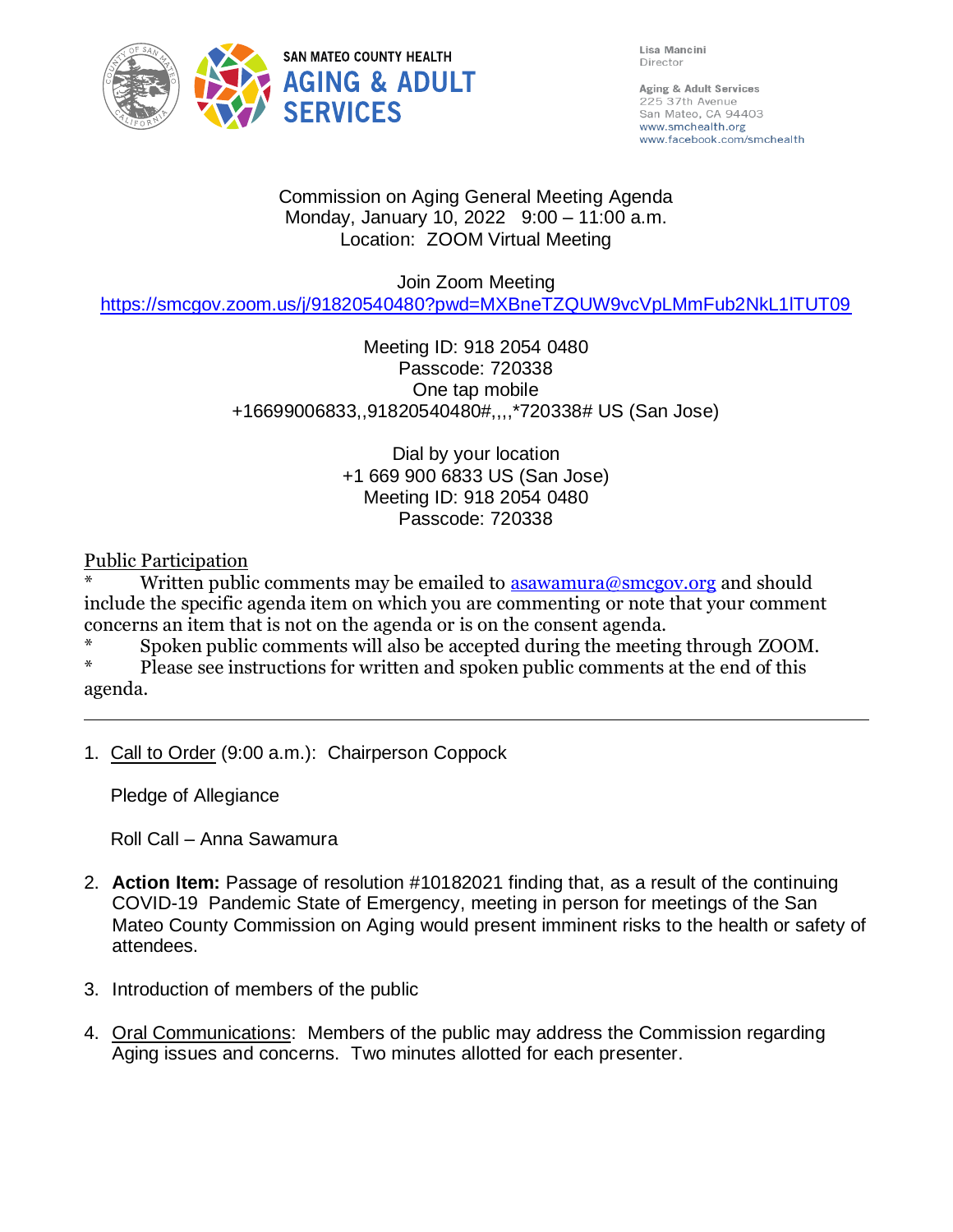- 5. Approval of Today's Agenda: January 10, 2022
- 6. Approval of Minutes: November 8, 2021
- 7. Committee and Ad Hoc Committee Reports
	- Executive Committee
	- RAC (Resource Access Committee)
	- MISO (Middle Income Senior Opportunity) Committee
	- Transportation Committee

# 8. Member Reports

One minute per Commissioner for updates and announcements.

### 9. Staff Report:

- Lisa Mancini, Director, Aging and Adult Services
- Anna Sawamura, Staff to the CoA, AAS Program Services Manager
- 10.Stretch Break (10 Minutes)
- 11.Family Caregiver Support Program Services During the Pandemic-Christina Irving of Family Caregiver Alliance
- 12. Announcements
- 13. Adjourn

# **Instructions for Public Comment During Videoconference Meetings**

During videoconference meetings of the Commission on Aging, members of the public may address the Commission members as follows:

# **\*Written Comments:**

Written public comments may be emailed in advance of the meeting. Please read the following instructions carefully:

- 1. Your written comment should be emailed to  $\alpha$  as awamura  $\omega$  smcgov.org
- 2. Your email should include the specific agenda item on which you are commenting or note that your comment concerns an item that is not on the agenda or is on the consent agenda.
- 3. Members of the public are limited to one comment per agenda item.
- 4. The length of the emailed comment should be commensurate with the two minutes customarily allowed for verbal comments, which is approximately 250-300 words.
- 5. If your emailed comment is received at least 24 hours prior to the meeting, it will be provided to the Commission members and made publicly available on the Commission website along with the agenda. We cannot guarantee that e-mails received less than 24